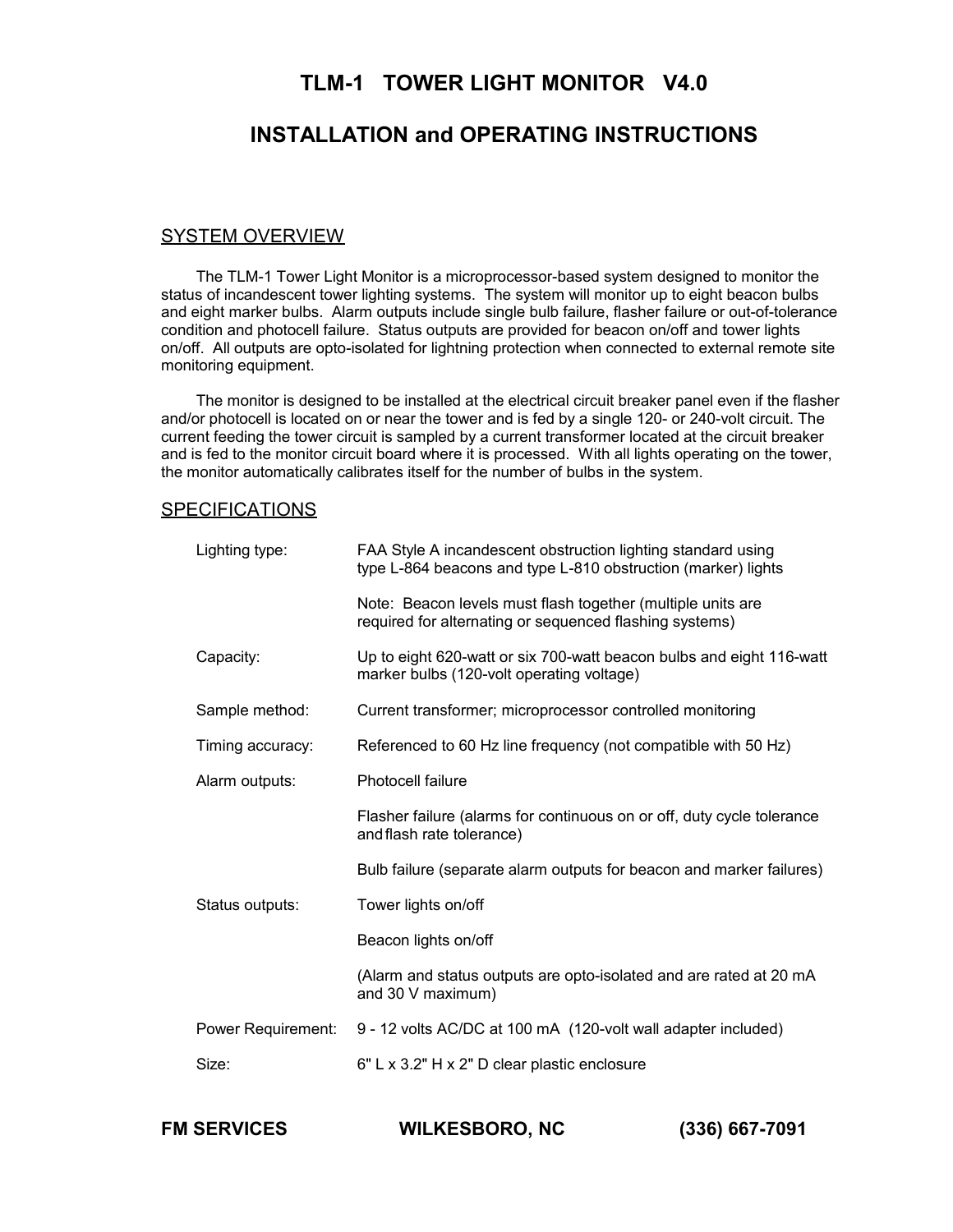## INSTALLATION

- Important! Installation requires access to the tower light circuit breaker and potentially lethal voltages. A qualified electrician should be employed to make any changes to the electrical system. All applicable electrical codes must be followed.
	- Note! Refer to the installation example diagrams for current transformer wiring.

Locate the circuit breaker for the tower lights and turn it off. For 120-volt systems, remove the wire from the breaker and pass it through the current transformer hole (direction is not important). For 240-volt systems, remove the wires from the breaker and pass them through the current transformer *in the opposite direction*. For 208- or 240-volt systems that are then stepped down to 120 volts, pass one of the 208/240 wires through the current transformer twice (one loop around the transformer). Do not pass the neutral or ground wire through the current transformer. Reconnect the wire(s) to the circuit breaker (do not reset the circuit breaker at this time).

Mount the monitor enclosure near the circuit breaker panel and connect the current transformer to the monitor using the cable supplied ("CT OUT" terminals on the current transformer to the "CT IN" terminals on the monitor board - polarity is not important). After the current transformer and monitor are connected, the tower light circuit breaker can be reset. Tower lights should not be operated without the current transformer connected to the monitor.

Note! The current transformer cable can be extended several hundred feet if necessary. Shielded, twisted-pair cable should be used to avoid noise ingress.

> Connect the wires from the AC adapter to the "AC/DC IN" terminal on the monitor board (polarity is not important). Plug the AC adapter into a 120 VAC receptacle.

Note! It is recommended that a 120 VAC receptacle be wired to the tower light circuit to supply the monitor. This method will cause the monitor to alarm the remote monitor system if the breaker should trip during daylight when the tower lights are normally off. If the monitor is supplied from a separate circuit, a daytime trip of the tower light circuit breaker will not cause an alarm until the photocell timer has expired (up to 20 hours).

Connect the remote monitoring system to the tower light monitor. As long as power is applied, the monitor provides a continuous closure between the "COMMON" terminal and each of the alarm terminals ("PHOTOCELL, FLASHER, BEACON, MARKER and ALARM") under a no-alarm condition. An alarm condition causes an open circuit on that alarm terminal (active high). If dipswitch no. 4 is set to "ON", the "PHOTOCELL, FLASHER, BEACON and MARKER" alarms are changed to active low. This mode allows these alarms to be paralleled with other units where multiple towers are monitored (such as directional arrays) to save on status inputs on the remote monitoring equipment. If this mode is used, the "ALARM" output from each unit should be wired to the remote monitoring system as a failsafe and to indicate which tower is causing the specific alarm. The "LIGHTS STATUS" and "BEACON STATUS" terminals provide a closure when the tower lights and beacons are on, respectively. These outputs act like dry contacts - the remote monitoring equipment must provide pull-up resistance if necessary. Polarity is important in this case – the alarm terminals must be positive with respect to the "COMMON" terminal. A remote alarm reset can be accomplished by providing a closure from the remote monitoring system to the "GROUND" and "RESET" terminals (opto-isolated).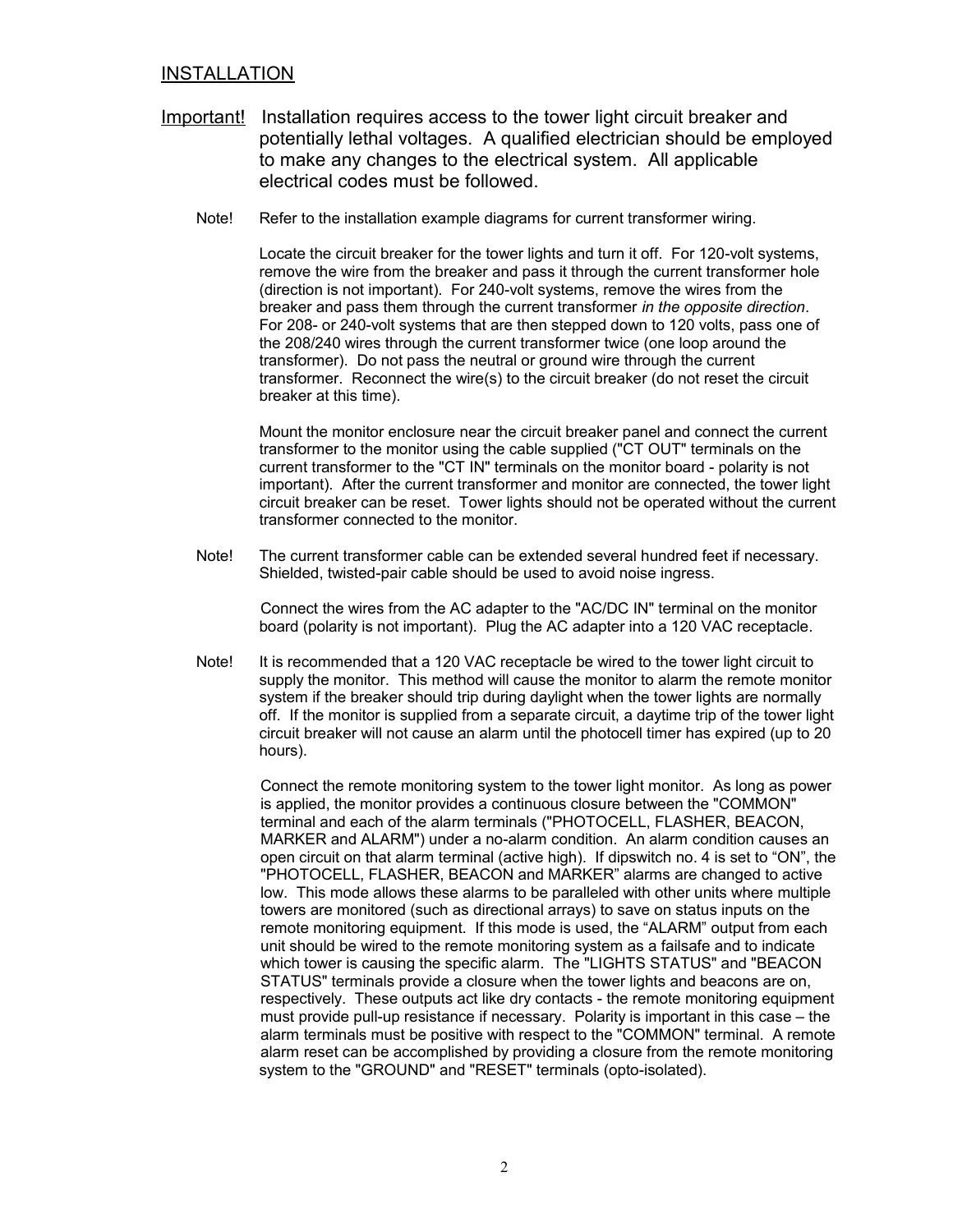# SETUP PROCEEDURE FOR 700-WATT BEACON LAMPS, 208- to 120-VOLT SUPPLY SYSTEMS and COMBINING FLASHER ALARM with BEACON ALARM

Use this procedure if the beacon lamps are 700 watts and/or the 120-volt tower light supply is stepped down from 208 volts and the current transformer is used in the 208-volt circuit. Also use this procedure if it is necessary to combine the flasher and beacon alarms.

# SETUP DIPSWITCH SETTINGS

Unplug the power supply. Set the dipswitches as described below:

- Note! Switch to the right is "ON", top switch is No. 1.
- Switch No. 1: If the current transformer is placed in a 208-volt circuit that is then stepped down to 120 volts for the lighting circuit, then set this switch to "ON". If 120- or 240-volt supplies are used, then set this switch to "OFF" (default).
- Switch No. 2: If 700-watt beacon lamps are used then set this switch to "ON". If 620-watt beacon lamps are used then set this switch to "OFF" (default).
- Note! Two loops through the current transformer are required on 208- or 240 volt circuits that are then stepped down to 120 volts.
- Switch No. 3: To combine the FLASHER and BEACON alarms to a single BEACON alarm, set this switch to "ON". In this mode a beacon lamp failure will cause a BEACON alarm and a flasher failure will cause both a BEACON and FLASHER alarm. This mode is provided to eliminate a status input if necessary. For independent FLASHER and BEACON alarms, set this switch to "OFF" (default).

While pressing the "CAL" button, power up the unit. The "CAL" light will flash at a 1 Hz rate confirming the unit is in the setup mode. Now release the "CAL" button; this will set the unit up for the desired operating mode(s). Next, power-cycle the unit; the "CAL" light will return to the 10 Hz flash rate indicating normal operation. These settings will be used until another setup is performed and they are retained if the unit loses power or is calibrated. Return the dipswitches to the previous settings used for normal operation. The unit is now ready for calibration.

#### OPERATING DIPSWITCH SETTINGS

- Note! Switch to the right is "ON", top switch is No. 1.
- Switch No. 1: If there is a marker light used in the Antenna Tuning Unit (AM stations) for humidity control that is on continuously (located before the tower flasher/photocell unit in the circuit), then set this switch to "ON". This setting will cause the monitor to ignore this bulb and give correct a correct tower lights on/off status. This bulb must be a 116-watt marker lamp.
- Switch No. 2: If this switch is set to "OFF", the photocell timer is set to 20 hours. If the monitor does not detect the tower lights status change during this time span, a "PHOTOCELL" alarm will occur.

If this switch is set to "ON", the photocell timer is inhibited. Use this setting if tower lights are always operating (photocell not used).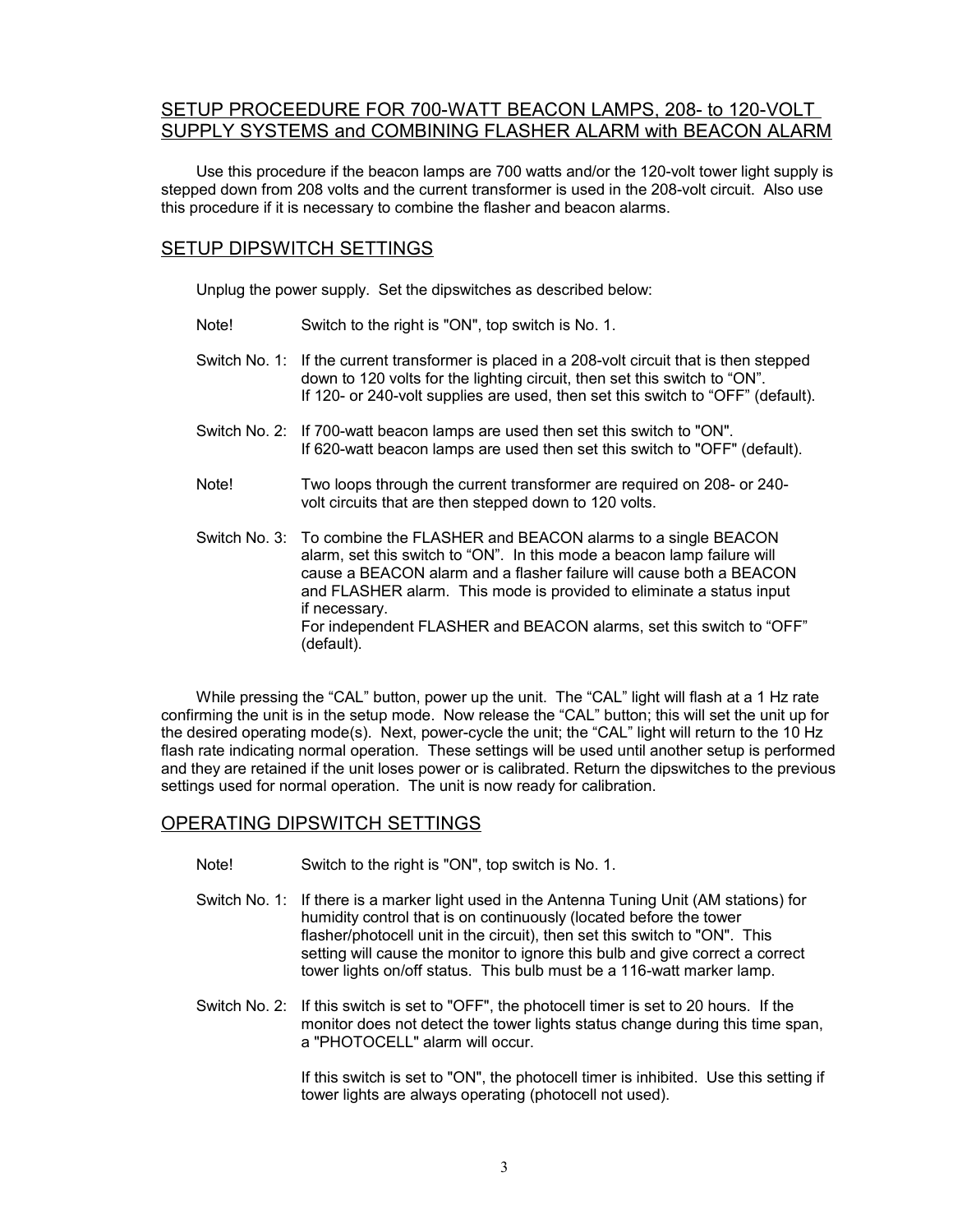Switch No. 3: If this switch is set to "OFF", the "PHOTOCELL, FLASHER, BEACON or MARKER" alarms will be cleared after the alarm condition is corrected (the "ALARM" output must be cleared by pressing the reset button).

> If this switch is set to "ON", the "PHOTOCELL, FLASHER, BEACON or MARKER" alarms can be cleared by pressing the reset button twice; however, these alarms will reoccur if the alarm condition persists. Use this setting for holding the alarms until manually reset.

- Switch No. 4: If this switch is set to "OFF", the "PHOTOCELL, FLASHER, BEACON and MARKER" alarms are active high; if the switch is set to "ON" these alarms are active low. Using active low alarms allows for paralleling of multiple units to save on status requirements of the remote monitoring system when used with directional arrays.
- Note! Using the active low alarm mode compromises the failsafe feature of the unit unless the "ALARM" output is also used (this output is always active high).

## **CALIBRATION**

All tower lights should be on and flashing normally before calibrating the monitor. When this is confirmed, press the "CAL" button. The "CAL" light will go out for a few seconds while the unit "looks" at the tower lights and sets up the operating constants for the system. Any changes to the number of bulbs on the tower will require a calibration. It is also recommended that a calibration be performed after a tower re-lamping.

Note! The "CAL" light normally flashes at a 10 Hz rate to indicate the microprocessor is operating.

## **OPERATION**

- Daytime: All lights on the monitor should be on except for the "L/S" and B/S" (Lights Status and Beacon Status).
- Nighttime: All lights on the monitor should be on and the "B/S" (Beacon Status) light should be flashing in cadence with the beacon lights.
- Note! If dipswitch 4 is set to "ON", the "PHOTOCELL, FLASHER, BEACON and MARKER" lights should be off.
- Note! It may take up to thirty seconds for the "BEACON" and "MARKER" alarms and up to four minutes for the "FLASHER" alarm to be activated after an alarm condition has occurred. After an alarm condition is corrected, it may take a few minutes for the alarm to be cleared (the "ALARM" output can only be cleared by the reset button).

# BEACON-ONLY or MARKER-ONLY OPERATION

For structures that have only constant-burning marker lamps or only flashing beacons, the unit will automatically detect the lamp configuration during calibration and disable the alarm output for the type of light not present.

#### ALARM and STATUS CONDITIONS

#### ALARMS:

PHOTOCELL (P/C): Monitor has not detected a change in the "lights status" condition in 20 hours (dipswitch no. 2 setting "OFF").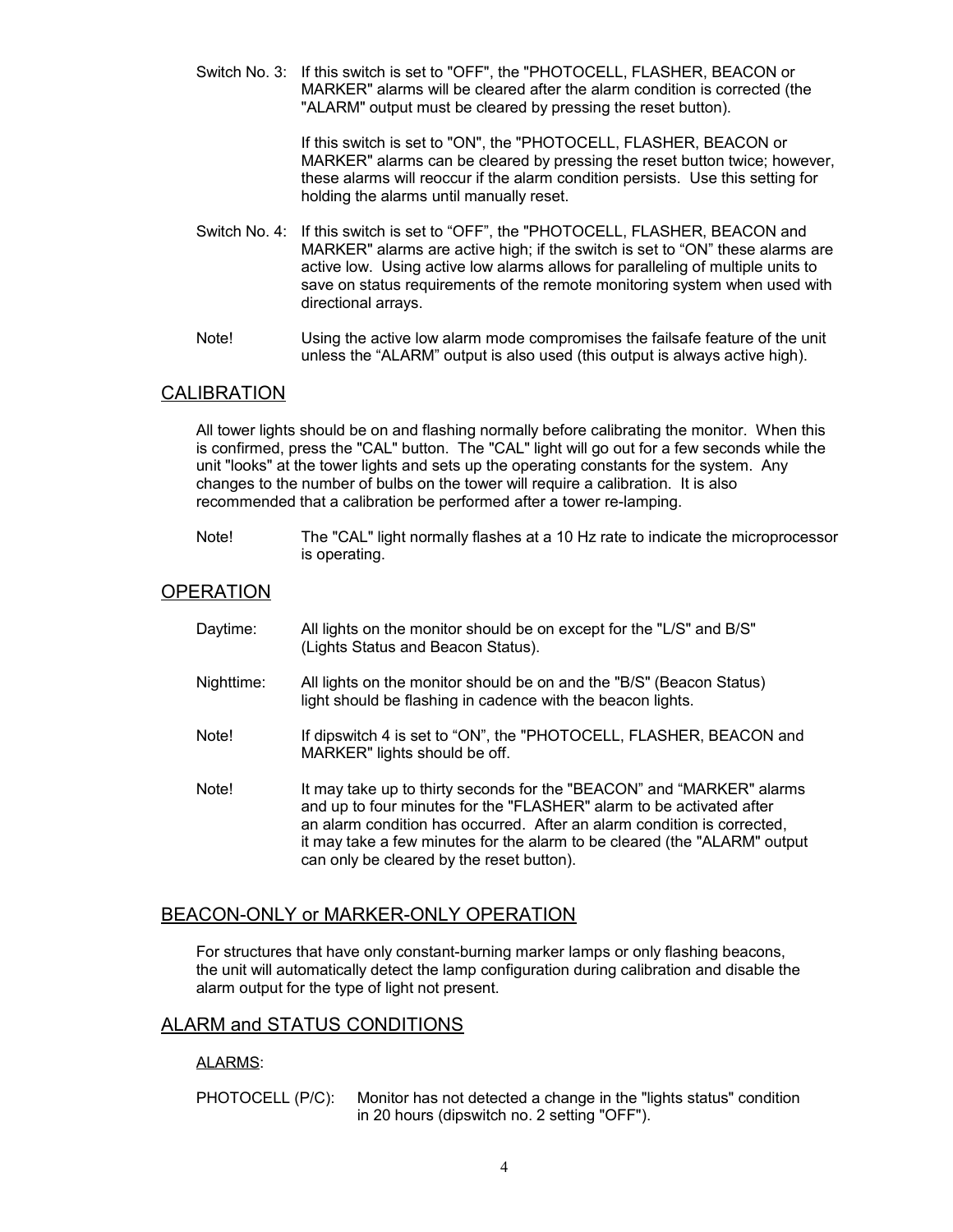FLASHER (FLS): There are three types of flasher failures that will cause a flasher alarm: flasher continuously on or off, flasher rate out of tolerance and flasher on/off ratio out of tolerance. When a flasher alarm occurs, the "CAL" light will flash in the following manner to indicate which failure type caused the alarm:

One repeating flash: flasher continuously on or off

Two repeating flashes: flasher rate out of tolerance (less than 20 or more than 40 flashes per minute)

Three repeating flashes: flasher on/off ratio out of tolerance (less than 36 or more than 69 percent ON period of the total ON and OFF period)

Simultaneous failure types are indicated by a sequence of each type of flash. When the alarm is cleared, the "CAL" light will return to the normal 10 Hz flash rate.

The flasher alarm can be cleared by pressing the reset button twice; however, it will reoccur if flasher problem is not corrected.

- BEACON (BCN): Activates on a bulb failure or flasher continuously off.
- Note! For marker-only operation the beacon and flasher alarms are disabled. The "FLS", "BCN" and "B/S" lights are always off in this mode.
- MARKER (MKR): Activates on a bulb failure.
- Note! For beacon-only operation the marker alarm is disabled. The "MKR" light is always off in this mode.
- ALARM (ALM): Activates with any of the above alarms. This alarm can be cleared by pressing the reset button once. If this alarm is reset after a bulb failure, a second bulb failure will cause another alarm. If the alarm is reset again, the alarm will reoccur if the problem is not corrected.

#### STATUS:

- LIGHTS (L/S): Indicates if tower lights are on or off. Flashes with beacons if all marker lights are out.
- BEACON (B/S): Indicates if beacons are on or off (flashes with beacons).

#### MULTIPLE ALARM and STATUS CONDITIONS:

Certain tower light system failures will cause an alarm and an abnormal status condition:

A flasher failure in the OFF state will result in Flasher and Beacon alarms in addition to the Beacon status light remaining off.

A flasher failure in the ON state will result in Flasher alarm in addition to the Beacon status light remaining on.

If all marker lights are out, the Lights status will flash along with the Beacon status (a marker alarm will result also).

If all alarm and status lights are off, the monitor has lost power.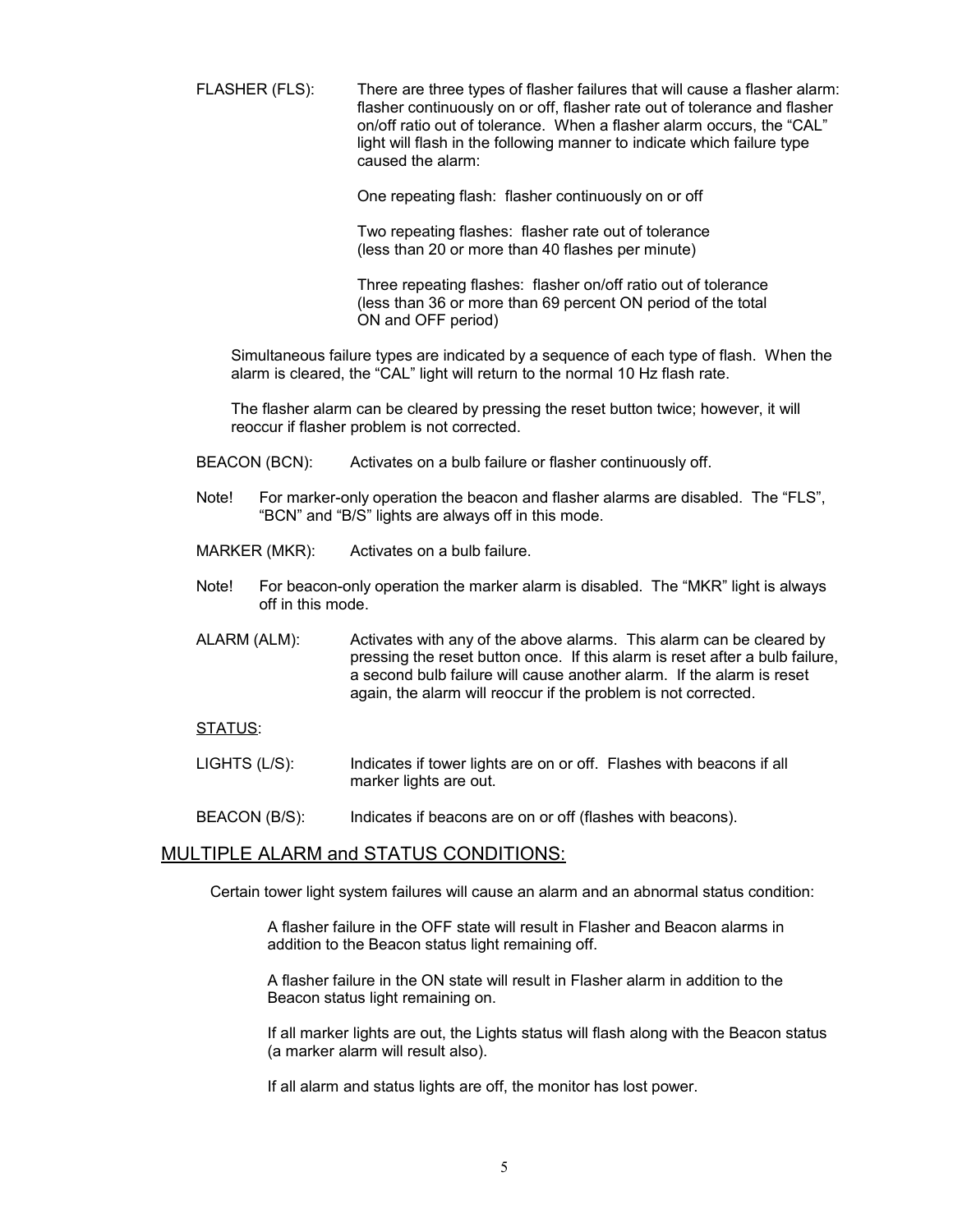# RESET and CALIBRATE BUTTONS

- RESET: The first press will reset the "ALARM" output, the second press will reset the "PHOTOCELL, FLASHER, BEACON and MARKER" alarm outputs. Pressing the reset button for five seconds will start the current sample readout sequence described below.
- Note! If dipswitch 3 is "ON", RESET must be pressed twice to clear the "PHOTOCELL, FLASHER, BEACON and MARKER" alarm outputs.
- CAL: Pressing this button performs a monitor calibration. Any changes to the number of bulbs in the system requires a calibration. It is also recommended that a calibration be performed after a tower re-lamping.

# RETRIEVING STORED AND REAL-TIME CURRENT SAMPLES

When the TLM-1 is calibrated, it stores a current sample for the markers and a sample for the beacons. These samples are compared to the real-time samples taken after calibration to determine if there is a lamp failure. Each sample consists of a four-digit number that is scaled to the current for that sample (it is not the actual amperes). There are four samples: stored marker current, stored beacon current, real-time marker current and real-time beacon current. Both the stored calibration samples and the real-time samples can be retrieved by the following procedure (tower lights must be operating):

Press and hold the RESET button for five seconds. The unit will sequence through each sample and display it in 8-4-2-1 BCD format using the MKR, BCN, FLS and P/C lights in that order. The CAL, B/S, L/S and ALM lights will cycle for each number in the sample. Here is a sample sequence showing a BCD count from zero to nine:

|          |     | <u>MKR BCN FLS P/C</u> |           |           |                                         | <b>VALUE</b> |
|----------|-----|------------------------|-----------|-----------|-----------------------------------------|--------------|
| CAL on   | off | off                    | off       | off       | $1st$ stored marker sample digit = 0    | 0123         |
| B/S on   | off | off                    | off       | on        | $2^{nd}$ stored marker sample digit = 1 |              |
| $L/S$ on | off | off                    | <b>on</b> | off       | $3rd$ stored marker sample digit = 2    |              |
| ALM on   | off | off                    | on        | on        | $4th$ stored marker sample digit = 3    |              |
| CAL on   | off | on                     | off       | off       | $1st$ stored beacon sample digit = 4    | 4567         |
| B/S on   | off | <b>on</b>              | off       | <b>on</b> | $2nd$ stored beacon sample digit = 5    |              |
| $L/S$ on | off | on                     | on        | off       | $3rd$ stored beacon sample digit = 6    |              |
| ALM on   | off | on                     | on        | on        | $4th$ stored beacon sample digit = 7    |              |
| CAL on   | on  | off                    | off       | off       | $1st$ real-time marker sample digit = 8 | 8901         |
| B/S on   | on  | off                    | off       | <b>on</b> | $2nd$ real-time marker sample digit = 9 |              |
| $L/S$ on | off | off                    | off       | off       | $3rd$ real-time marker sample digit = 0 |              |
| ALM on   | off | off                    | off       | on        | $4th$ real-time marker sample digit = 1 |              |
| CAL on   | off | off                    | on        | off       | $1st$ real-time beacon sample digit = 2 | 2345         |
| B/S on   | off | off                    | on        | on        | $2nd$ real-time beacon sample digit = 3 |              |
| $L/S$ on | off | <b>on</b>              | off       | off       | $3rd$ real-time beacon sample digit = 4 |              |
| ALM on   | off | on                     | off       | on        | $4th$ real-time beacon sample digit = 5 |              |

After the sequence is complete, the unit returns to normal operation. The real-time samples will vary slightly with voltage fluctuations but should remain close to the stored samples that were taken during calibration. These samples are for reference only and are used for troubleshooting purposes. It is a good idea to log a set of these samples initially for comparison in case of problems later on.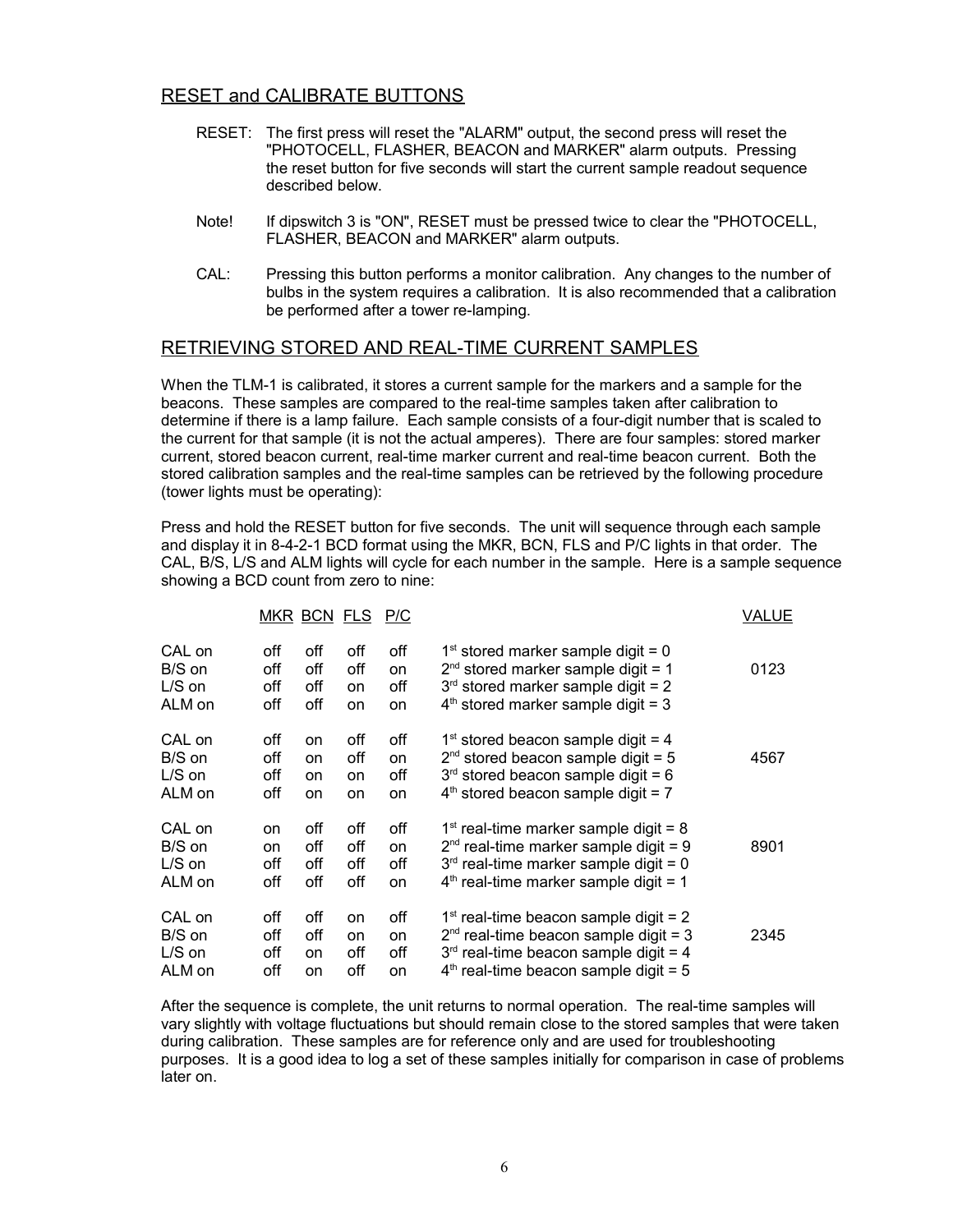Approximate sample values for 120-volt markers and beacons are:

|                       | 120 volts or 240 volts<br>stepped down to 120 volts | 208 volts stepped<br>down to 120 volts |
|-----------------------|-----------------------------------------------------|----------------------------------------|
| 116-watt marker lamp: | 0090                                                | 0104                                   |
| 620-watt beacon lamp: | 0090                                                | 0104                                   |
| 700-watt beacon lamp: | 0102                                                | 0117                                   |

Multiply each value by the number of lamps to get the total sample value for that lamp type.

# CHECKING QUALITY of the CURRENT SAMPLE

The TLM-1 provides a way to check the amount of noise on the current sample at the input to the unit. To activate this mode power down the unit and press both the "CAL" and "RESET" buttons while powering up the unit. The "P/C", "FLS", "BCN" and "MKR" lights are now a signal-to-noise (S/N) indicator. If all lights are on, the S/N is good; if the "P/C" light is off, the S/N is lower and so on. The "BCN" light toggles to indicate the S/N present when the beacons are on (light on) and for the markers (light off). Lower S/N readings indicate a higher deviation from the bulb constants that were stored during calibration and may be caused by excessive RF on the sample. The unit should operate reliably with only the "MKR" light on; however, any rearrangement or shielding of the wiring that results in the most lights on will improve reliability.

After two minutes, the TLM-1 will revert to normal operation.

# FCC and FAA Requirements:

The FCC requires notice to the FAA of any beacon bulb failure, flasher failure (beacons continuously on), or dark tower within thirty minutes of discovery of the problem. The FAA will request the tower registration number and issue a NOTAM (Notice to Airmen) of the tower problem. The FAA will give the tower owner 15 days to correct the problem; however, the problem should be corrected as soon as possible and the FAA contacted when the tower is returned to compliance so the NOTAM can canceled. Failure to follow this procedure can result in hefty fines from the FCC.

FCC rules regarding tower lighting can be found at www.fcc.gov .

See FAA Advisory Circular AC 70/7460-1K "Obstruction Marking and Lighting" for lighting standards (specifically Red Obstruction Lighting Standards - FAA Style A).

See FAA Advisory Circular AC 150/5345-43F "Specifications for Obstruction Lighting Equipment" for flash characteristics (specifically Table 4 - Flash Characteristics for Obstruction Lights, Type L-864).